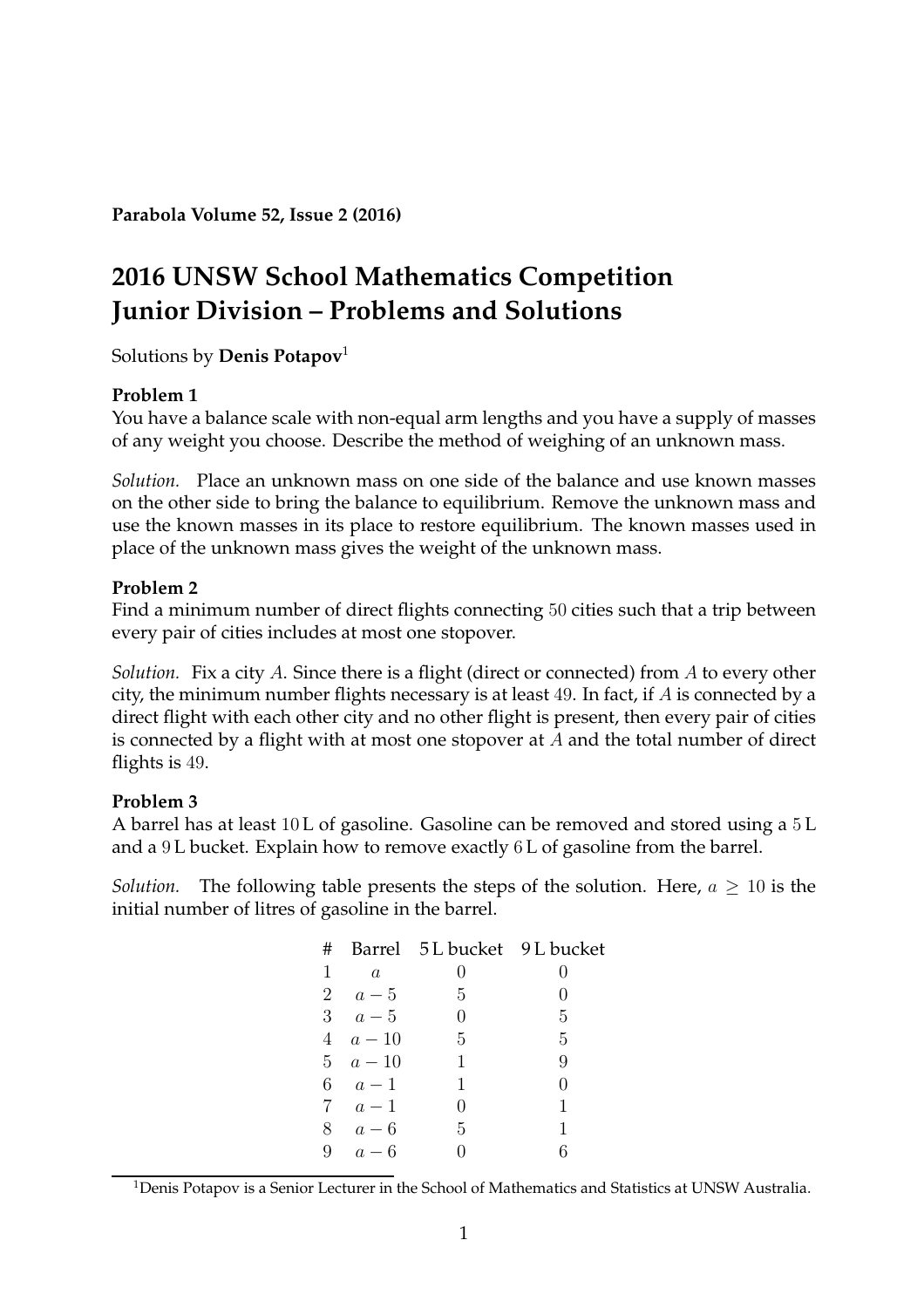Is it possible to draw each of the following graphs in one move without lifting the pencil tip off the paper and without running through the same edge twice?



*Solution.*

(a) It is possible. Here is one solution:



(b) It is not possible: if there was such a path, then it would have one start and one end vertex. These two would have an odd number of edges connected to them, whereas the rest of the vertices would be connected to an even number edges.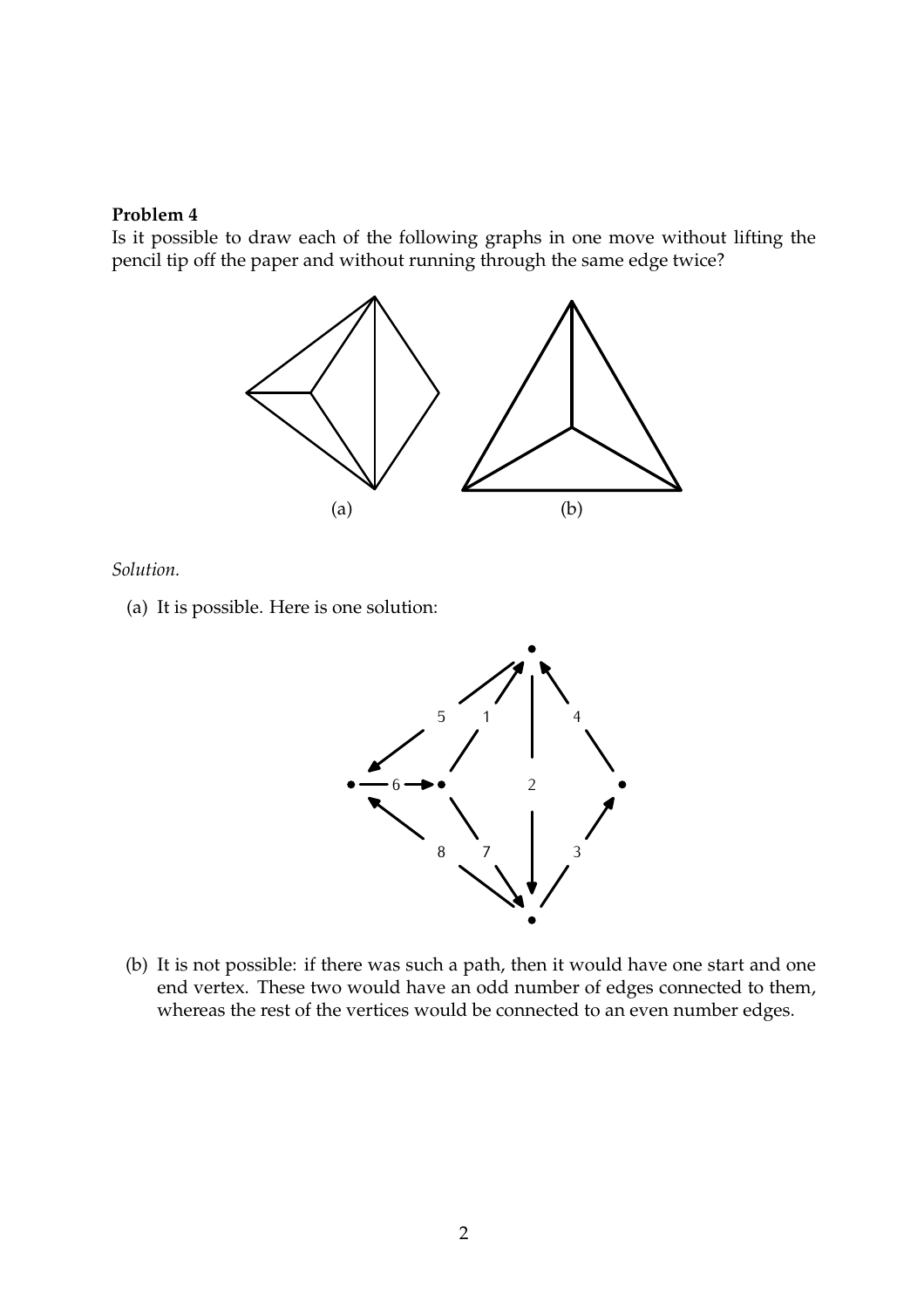A point A lies outside of the circle as shown. Let B be any point on the circle and  $M$  be the midpoint of  $AB$ . As  $B$  varies, describe in detail the curve traced by the point  $M$ .



*Solution.* Let  $O$  be the centre of the circle and  $r$  be its radius. Let  $A$  be the point fixed outside the circle. Let  $B$  be a arbitrary point on the circle and let  $M$  and  $N$  be the centre points of AB and OA. The segment MN is the mid-segment of the triangle  $\triangle ABO$ , hence

$$
MN = \frac{r}{2}.
$$

That is, the middle point of the segment  $AB$  is on the circle centred at  $N$  with radius  $\frac{r}{2}$ , and as B moves, M moves on the following circle.



### **Problem 6**

- (a) Find the minimum number of people in a mathematics class if the number of female students is more than  $40\%$  but less than  $50\%$ .
- (b) Solve the above problem in the case when the number of female students is more than 43% and less than 44%.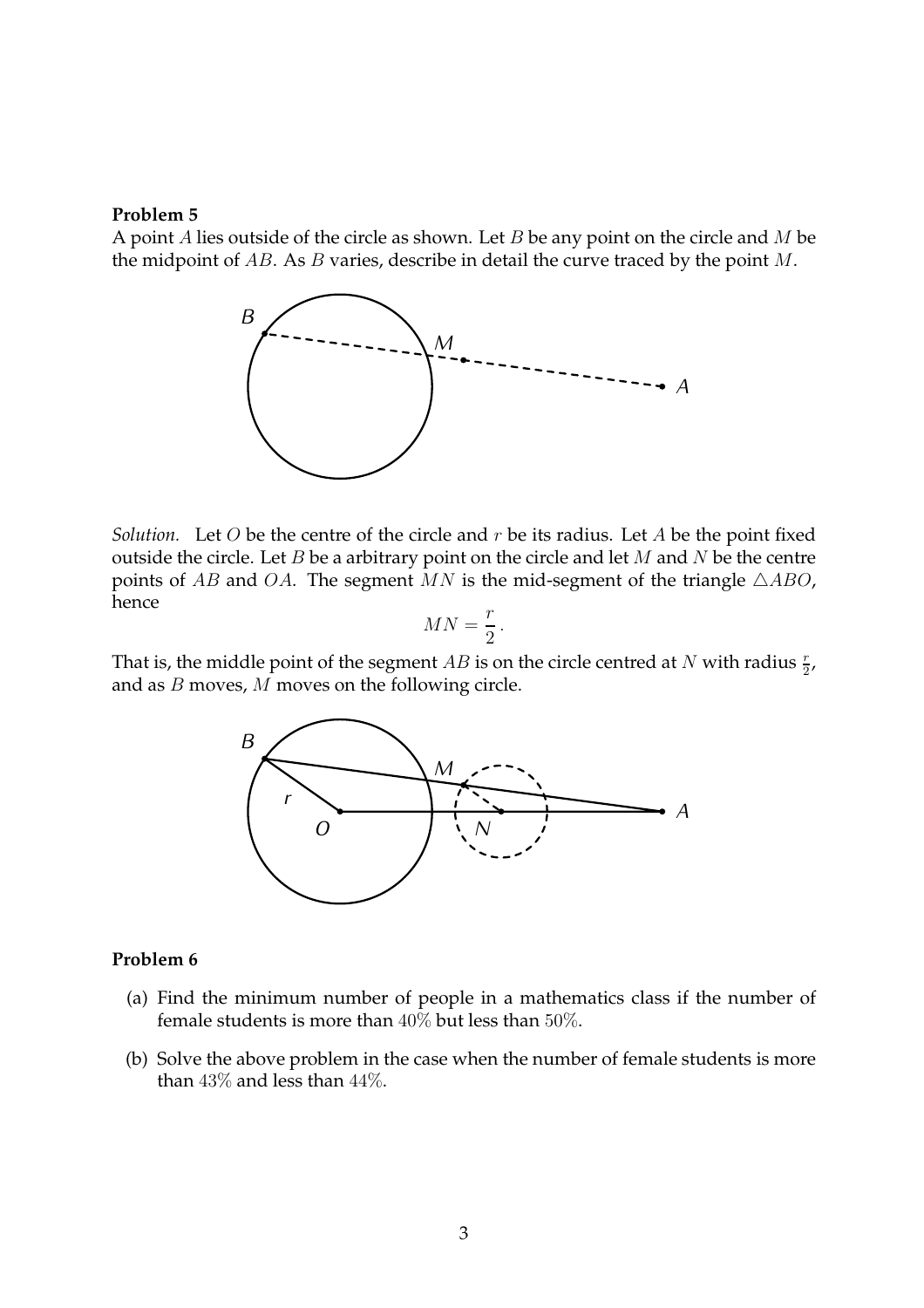### *Solution.*

(a) We need to find the fraction  $\frac{k}{n}$  where n is the total number of students in the class and where k is the number of girls in the class such that  $n$  is the minimum possible integer satisfying the following inequality:

$$
\frac{2}{5} < \frac{k}{n} < \frac{1}{2},
$$
\n
$$
2n \qquad n
$$

or, equivalently,

$$
\frac{2n}{5} < k < \frac{n}{2} \, .
$$

We can proceed by trial and error:

$$
n = 1: \quad \frac{2 \times 1}{5} < 1 \le k \le 0 < \frac{1}{2}
$$
\n
$$
n = 2: \quad \frac{2 \times 2}{5} < 1 \le k \le 0 < \frac{2}{2}
$$
\n
$$
n = 3: \quad \frac{2 \times 3}{5} < 2 \le k \le 0 < \frac{3}{2}
$$
\n
$$
n = 4: \quad \frac{2 \times 4}{5} < 2 \le k \le 1 < \frac{4}{2}
$$
\n
$$
n = 5: \quad \frac{2 \times 5}{5} < 3 \le k \le 2 < \frac{5}{2}
$$
\n
$$
n = 6: \quad \frac{2 \times 6}{5} < 3 \le k \le 2 < \frac{6}{2}
$$
\n
$$
n = 7: \quad \frac{2 \times 7}{5} < 3 \le k \le 3 < \frac{7}{2}
$$

The value  $n = 7$  is the least value for which there is a valid choice of  $k = 3$ .

(b) We first split the numbers

$$
\frac{43}{100} \quad \text{and} \quad \frac{44}{100}
$$

into *continued fractions*:

$$
\frac{43}{100} = \frac{1}{2 + \frac{1}{3 + \frac{1}{14}}} \quad \text{and} \quad \frac{44}{100} = \frac{1}{2 + \frac{1}{3 + \frac{1}{1 + \frac{1}{2}}}}.
$$

The "shortest" continued fraction which fits between the two fractions above is:

$$
\frac{7}{16} = \frac{1}{2 + \frac{1}{3 + \frac{1}{2}}}.
$$

Hence, the minimum number of people is 16.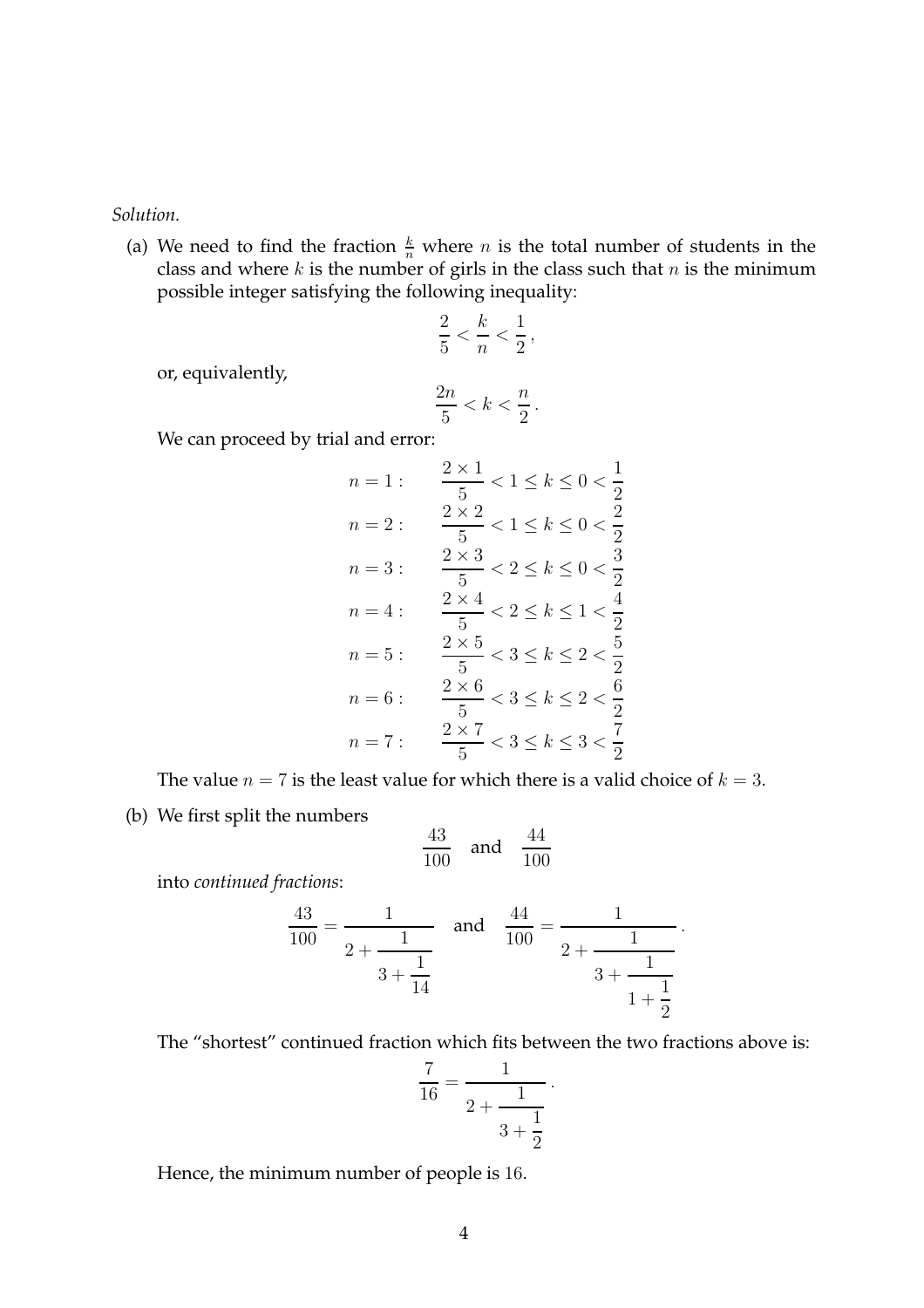# **2016 UNSW School Mathematics Competition Senior Division – Problems and Solutions**

Solutions by **Denis Potapov**[2](#page-4-0)

## **Problem 1**

A barrel has at least 10 L of gasoline. Gasoline can be removed and stored using a 5 L and a 9 L bucket. Explain how to remove exactly 6 L of gasoline from the barrel.

*Solution.* The following table present the steps of the solution. Here,  $a \geq 10$  is the initial amount of gasoline in the barrel:

| #           |                | Barrel 5L bucket 9L bucket |                  |
|-------------|----------------|----------------------------|------------------|
| $\mathbf 1$ | $\overline{a}$ | 0                          | $\mathbf{0}$     |
|             | 2 $a-5$        | 5                          | $\left( \right)$ |
|             | 3 $a-5$        | 0                          | 5                |
|             | $4 \quad a-10$ | 5                          | 5                |
|             | 5 $a-10$       | 1                          | 9                |
|             | 6 $a-1$        | 1                          | 0                |
|             | $7 \quad a-1$  | $\mathbf{0}$               | 1                |
|             | $8\quad a-6$   | 5                          | 1                |
| 9           | $a-6$          |                            | 6                |

# **Problem 2**

You have a balance scale and four coins. You know that one coin is counterfeit but you do not know if the counterfeit coin is lighter or heavier.

- (a) Explain how to identify counterfeit coin if you may only weigh coins twice.
- (b) Can you determine whether the counterfeit coin lighter or heavier?

*Solution.* Let us label the coins A, B, C and D.

- (a) Assume first that we compared A and B and  $A \neq B$  (e.g.,  $A < B$ ). In such a case, both coins  $C$  and  $D$  are true; the counterfeit coin is between  $A$  and  $B$ . To identify the counterfeit coin, we compare A and C. In the case  $A = C$ , the counterfeit coin is B and it is heavier; in the case  $A \neq C$ , the counterfeit coin is A and we again know whether it is lighter or heavier.
- (b) In the case where we have  $A = B$  on the first comparison, the counterfeit coin is either  $C$  or  $D$ . We can identify the counterfeit coin exactly by comparing  $A$  and  $C$ again. However, in this case we cannot decide in general whether the counterfeit coin is lighter or heavier. Indeed, after the first comparison, for the coins  $C$  and  $D$ we have four possible outcomes:  $C$  is counterfeit and lighter;  $C$  is counterfeit and heavier;  $D$  is counterfeit and lighter; or  $D$  is counterfeit and heavier. On the other hand, the remaining weighing can only deliver three different results.

<span id="page-4-0"></span><sup>2</sup>Denis Potapov is a Senior Lecturer in the School of Mathematics and Statistics at UNSW Australia.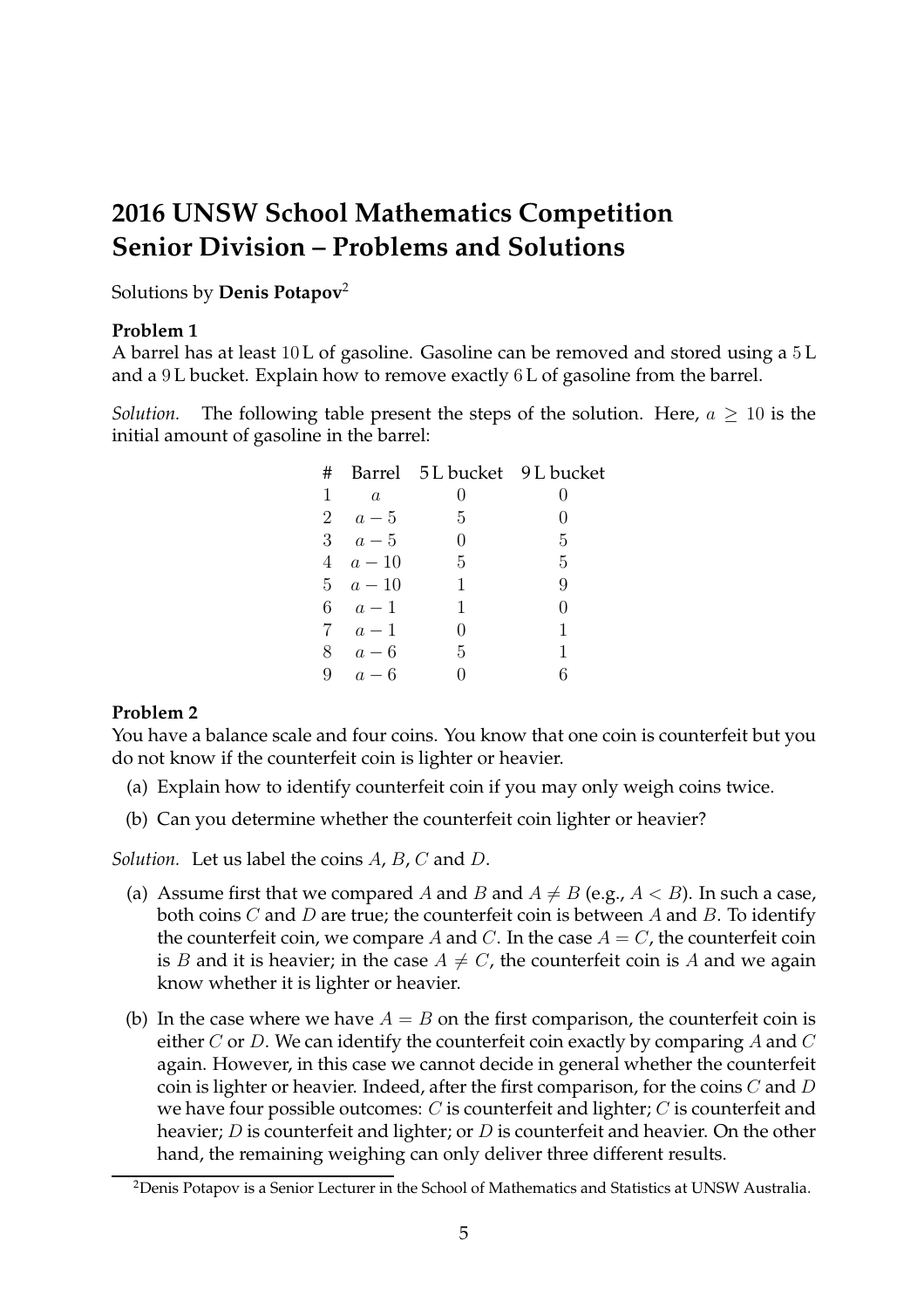An  $8 \times 8$  grid of squares is made from matches of unit length. Find the minimum number of matches which must be removed so that you can travel between any pair of squares without crossing matches.

*Solution.* If we place a vertex in the middle of every square and connect the adjacent vertices with no match between them by an edge, then we end up with a connected graph. A connected graph with 64 vertices has at least 63 edges. One example with exactly 63 edges is shown below:



### **Problem 4**

A rectangular box has a square base and no top. Its surface area is  $429 \text{ cm}^2$  and its dimensions are all whole numbers. Find the dimensions of the box with the largest volume.

*Solution.* Let x be the side of the base and y be the height. Note that  $x, y \in \mathbb{N}$ . Since  $x^2 + 4xy = 429$ , it follows that

$$
x \times (x + 4y) = 3 \times 11 \times 13.
$$

Hence, x is either 1, 3, 11, 13 or an integer equal to or greater than 33. We consider each of these possibilities.

- (a)  $x = 1$ : Here,  $1 + 4y = 429$ , so  $y = 107$ , and the volume is  $x^2 \times y = 107$ .
- (b)  $x = 3$ : Here,  $9 + 12y = 429$ , so  $y = 35$ , and the volume is  $x^2 \times y = 315$ .
- (c)  $x = 11$ : Here,  $121 + 44y = 429$ , so  $y = 7$ , and the volume is  $x^2 \times y = 847$ .
- (d)  $x = 13$ : Here,  $169 + 52y = 429$ , so  $y = 5$ , and the volume is  $x^2 \times y = 845$ .
- (e)  $x \ge 33$ : Here,  $x^2 \ge 33^2 > 429$ , so the identity  $x^2 + 4xy = 429$  implies that y must be negative, which is not possible.

We see that the width and depth  $x = 11$  and height  $y = 7$  yields the box with the biggest volume (847).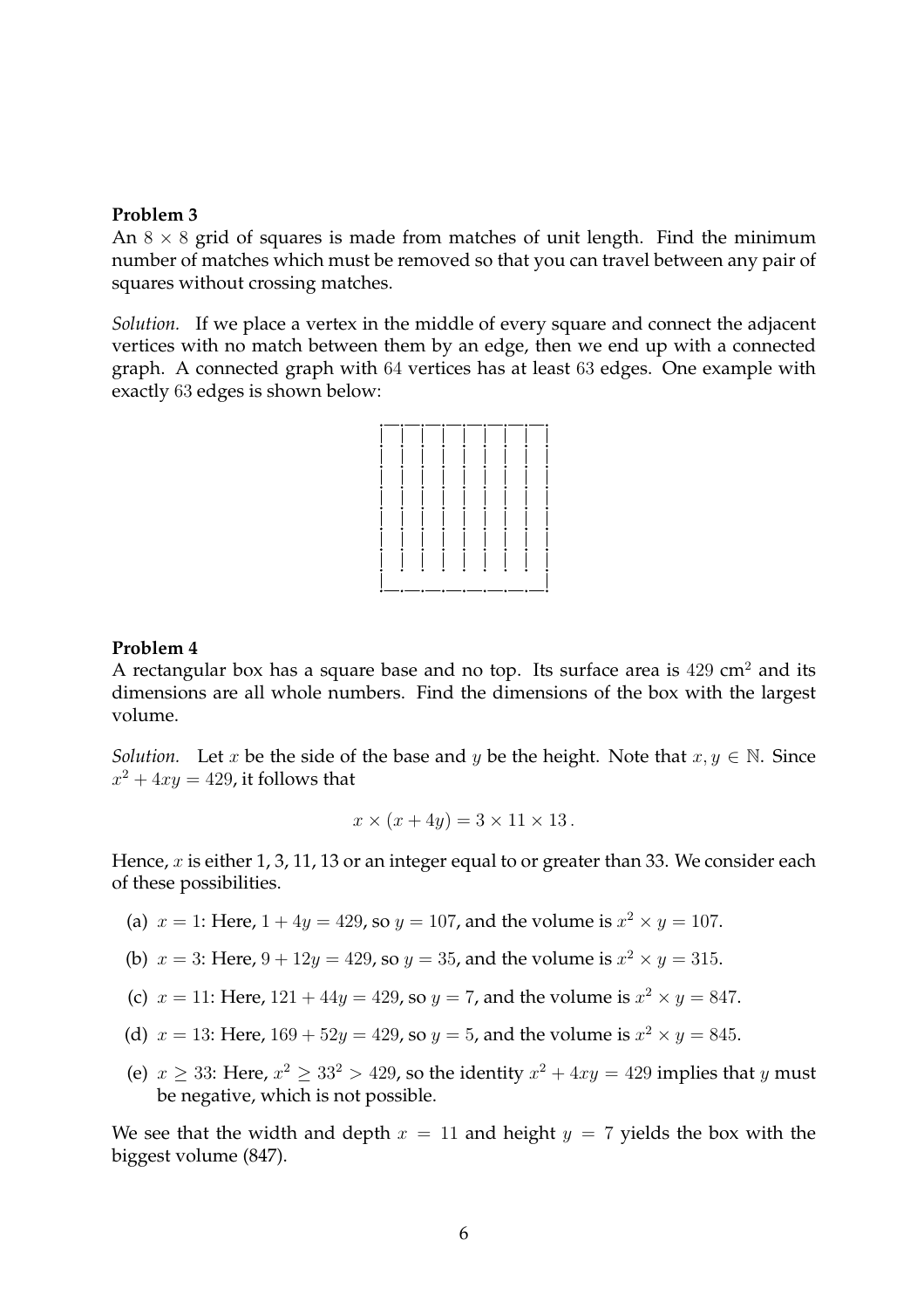Let A be a point on the circle  $C_1$  and B be a point on the circle  $C_2$  as shown. Let M be the midpoint of  $AB$ . As  $A$  and  $B$  move independently around each circle, describe in detail the curve traced by the point M.



*Solution.* Let the centres and radii of the circles be  $O_1$  and  $O_2$  and  $r_1$  and  $r_2$ , respectively. Assume that  $r_1 \ge r_2$ . Let A and B be random points on the circles and M be the middle point of AB.

By connecting the points A and  $O_2$  and marking the midpoint of  $AO_2$  by  $O'$ , we note that  $OO'$  is the mid-segment of the triangle  $\triangle AO_1O_2$  and  $O'M$  is the mid-segment of the triangle  $\triangle AO_2B$ . Hence, the set of points M can alternatively be obtained by running the point M over the the circumference of a circle with centre at O' and radius  $\frac{r_2}{2}$  while the centre  $O'$  is run over the circumference of the circle with centre at O and radius  $\frac{r_1}{2}$ . The latter set is, in fact, an annulus with centre at  $O$  and inner and outer radii given by